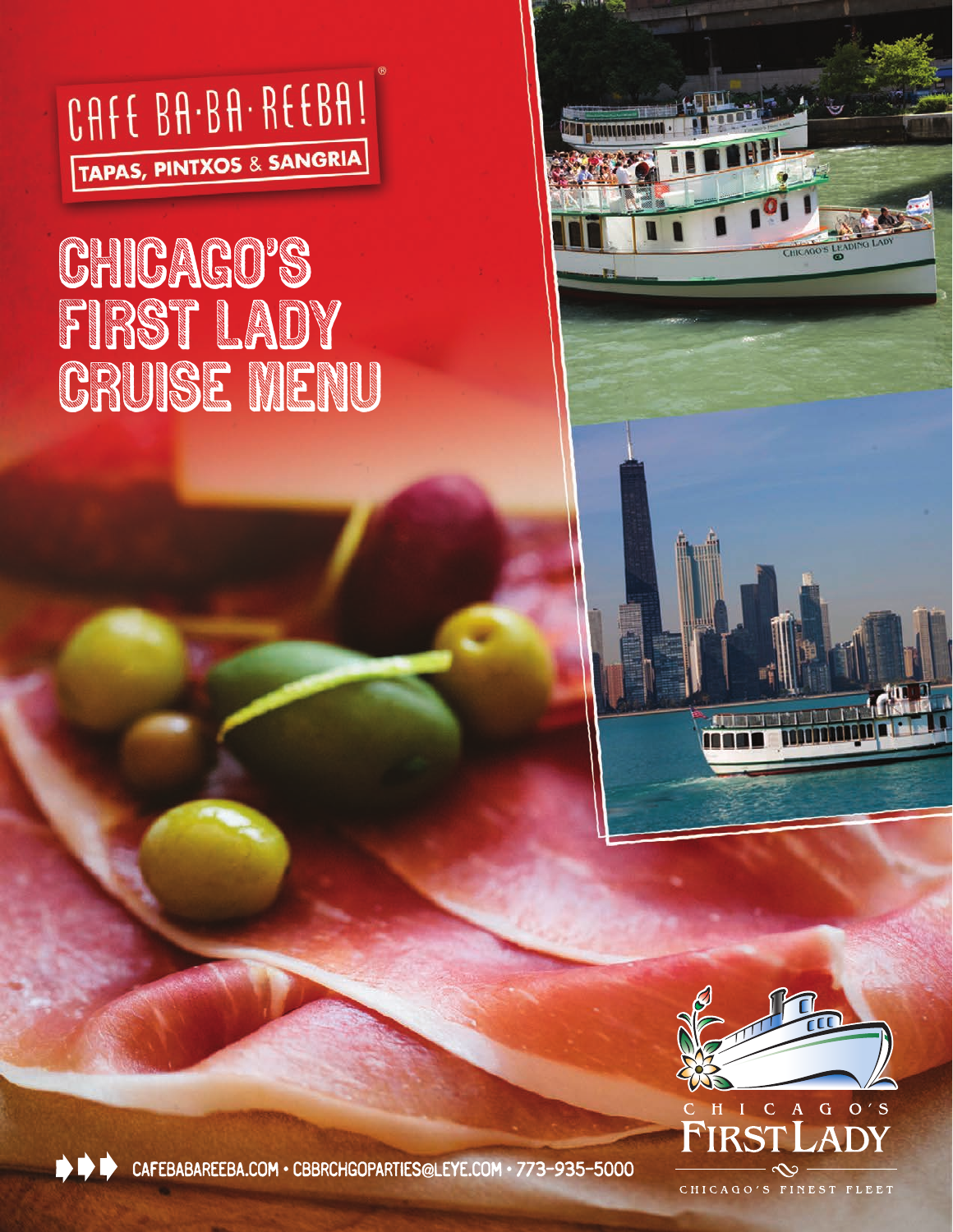

**passed or stationed**

\$29 per guest **(pre-select 8 pintxos)** \$32 per guest **(pre-select 8 pintxos and 2 dessert pintxos) pintxos (peen- chos) are bite size tapas popular in the bars of northern spain**

### cold

aged goat cheese, membrillo (quince) skewer gazpacho shooter smoked salmon, brioche toast serrano, melon skewer deviled egg with crispy serrano ham spanish tortilla, potato, onion, egg tomato toast with manchego spanish artisanal cheese, grape, marcona almond

### **HOT**

mini spanish meatball, sherry tomato sauce garlic shrimp, olive oil & red pepper flakes market vegetable skewer bacon-wrapped date, apple vinaigrette serrano, manchego cheese panini piquillo pepper, manchego cheese panini beef tenderloin skewer, horseradish cream chicken & chorizo skewer beef tenderloin, blue cheese, potato crisp mushroom ragoût with sherry toast

## dessert

chocolate truffle bite butterscotch pudding shooter



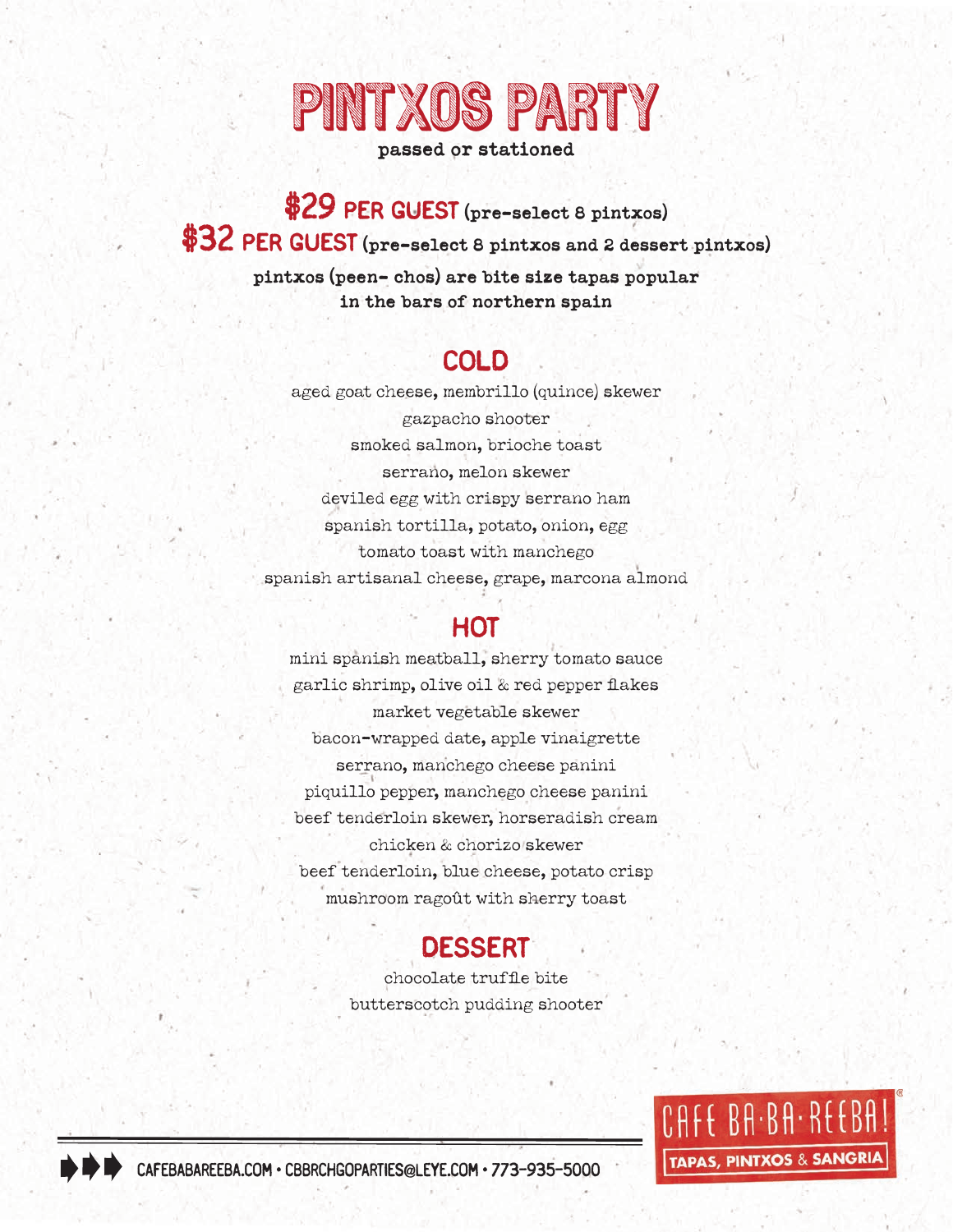# SPANISH SANDWICH PLATTER \$25 per guest

### **roasted chopped chicken slider**

romaine, house-made brioche

#### **braised beef slider**

caramelized onions, arugula, house-made brioche

#### **roasted market vegetable**

sun-dried tomato alioli, fresh basil, aged goat cheese, house-made baguette

#### **serrano ham**

manchego cheese, local tomato, house-made baguette

#### **spanish caesar salad**

migas croutons and shaved manchego add chicken  $(\$3)$  or salmon  $(\$4)$ 

### **market greens**

seasonal selection of greens and vegetables

**garlic potato salad**

**housemade chips**

**chocolate truffle bite**

**butterscotch pudding shooter** 



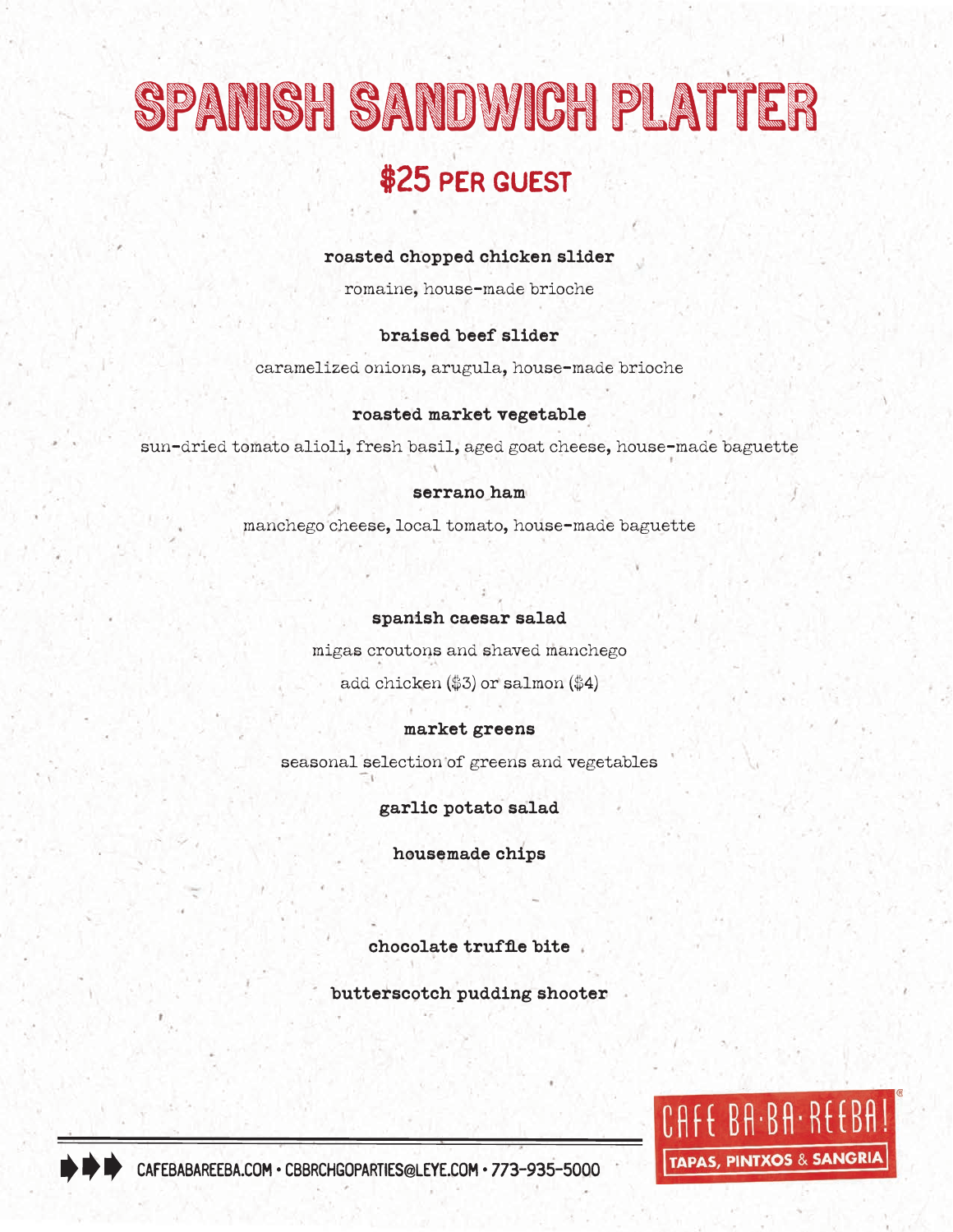# taste of spain" café ba ba reeba! 88

# \$42 per guest

## passed pintxos

**gazpacho shooter spanish tortilla -** potato, onion, egg **bacon-wrapped date** - apple vinaigrette **garlic shrimp** - olive oil, red pepper flakes

## tapas buffet

**serrano ham** - salchichón, chorizo, manchego cheese display **catalan-style "crystal bread" brussels sprouts salad** - marcona almonds, manchego cheese **garlic potato salad**

**stuffed mushrooms** - spinach, manchego cheese, lemon butter **patatas bravas** - spicy potatoes with tomato alioli **chicken & chorizo skewer** - grilled piquillo peppers, herb oil **beef tenderloin skewer -** horseradish cream, caramelized onions **farmers market vegetable paella** 

> **chocolate truffle bite butterscotch pudding shooter**